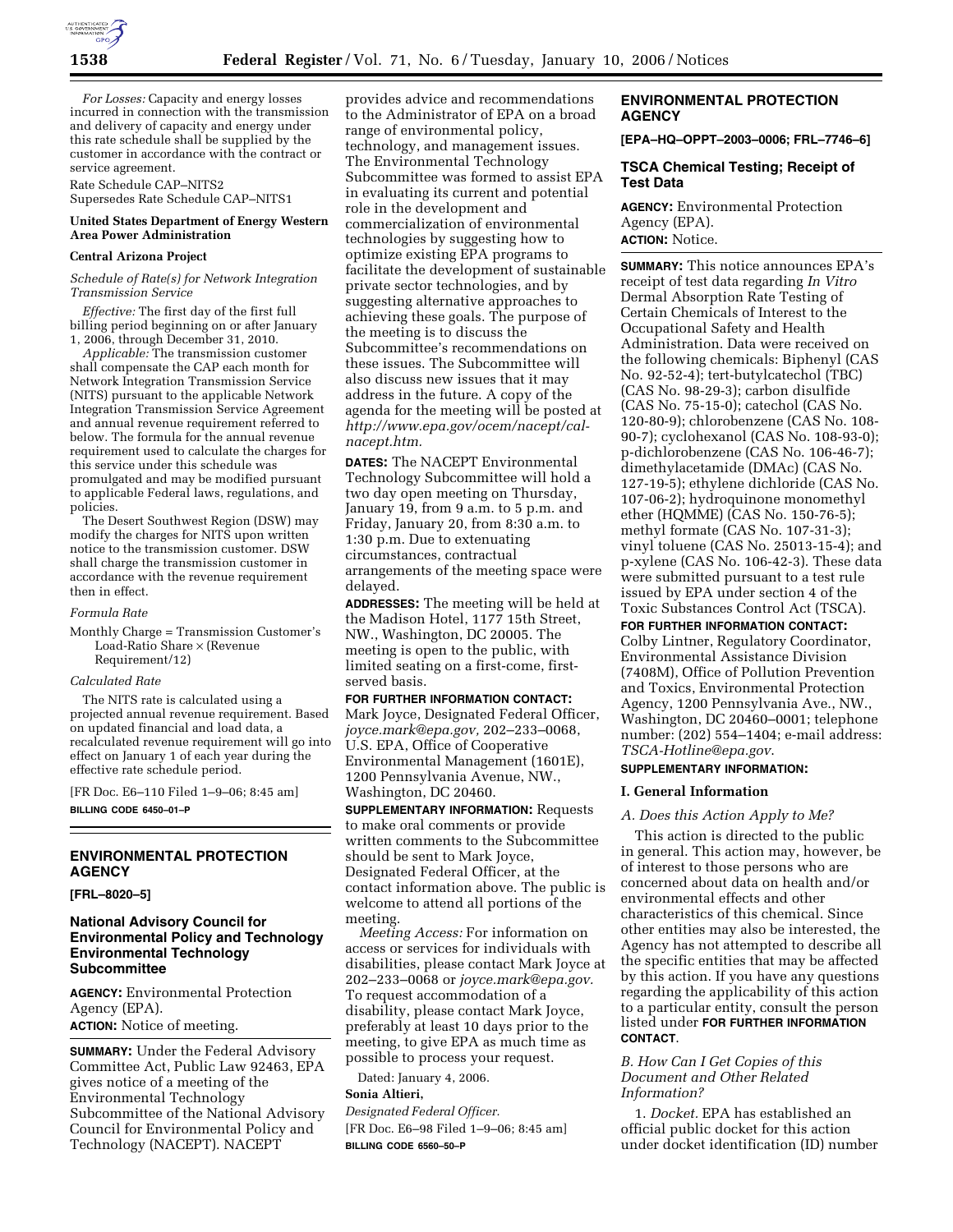EPA–HQ–OPPT–2003–0006. The official public docket consists of the documents specifically referenced in this action, any public comments received, and other information related to this action. Although a part of the official docket, the public docket does not include Confidential Business Information (CBI) or other information whose disclosure is restricted by statute. The official public docket is the collection of materials that is available for public viewing at the EPA Docket Center, Rm. B102-Reading Room, EPA West, 1301 Constitution Ave., NW., Washington, DC. The EPA DocketCenter is open from 8:30 a.m. to 4:30 p.m., Monday through Friday, excluding legal holidays. The EPA Docket Center Reading Room telephone number is (202) 566–1744 and the telephone number for the OPPT Docket, which is located in EPA Docket Center, is (202) 566–0280.

2. *Electronic access*. You may access this **Federal Register** document electronically through the EPA Internet under the ''**Federal Register**'' listings at *http://www.epa.gov/fedrgstr/*.

*Agency Website*: EPADOCKET, EPA's electronic public docket and comment system was replaced on November 25, 2005, by an enhanced federal-wide electronic docket management and comment system located at *http:// www.regulations.gov/*. Follow the online instructions.

An electronic version of the public docket is available through EPA's electronic public docket and comment system, EPA Dockets. You may use EPA Dockets at *http://www.epa.gov/edocket/*  to submit or view public comments, access the index listing of the contents of the official public docket, and to access those documents in the public docket that are available electronically. Although not all docket materials may be available electronically, you may still access any of the publicly available docket materials through the docket facility identified in Unit I.B.1. Once in the system, select ''search,'' then key in the appropriate docket ID number.

### **II. Test Data Submissions**

Section 4(d) of TSCA requires EPA to publish a notice in the **Federal Register**  reporting the receipt of test data submitted pursuant to test rules promulgated under section 4(a) within 15 days after these data are received by EPA.

1. Test data for biphenyl were submitted by the Biphenyl Work Group and received by EPA on June 17, 2005. The submission includes a final study report submission titled: ''*In Vitro*  Dermal Absorption Rate Testing.'' (See

document ID No. EPA–HQ–2003–0006– 0273.) The submission also includes a letter clarifying that the Biphenyl Work Group is not claiming trade secrecy or confidentiality on this report.

2. Test data for TBC were submitted by the Tertiary-Butylcatechol Consortium and received by EPA on July 20, 2005. The submission includes a final report titled: ''[14C] Tert-Butylcatechol (TBC): Percutaneous Penetration of [14C] Tert-Butylcatechol Through Human Split-thickness Skin Membranes (*in-vitro*).'' (See document ID No. EPA–HQ–2003–0006–0284.)

3. Test data for carbon disulfide were submitted by the Carbon Disulfide Dermal Absorption Task Group (Task Group) of the American Chemistry Council and received by EPA on August 15, 2005. The submission includes an appended final study report titled: ''Carbon Disulfide: *In Vitro* Dermal Absorption Rate Testing.'' (See document ID No. EPA–HQ–2003–0006– 0289.)

4. Test data on catechol were submitted by the Catechol Consortium and received by EPA on August 26, 2005. The submission includes a final study report titled ''[14C] Catechol: Percutaneous Penetration of [14C] Catechol Through Human Splitthickness Skin Membranes (*in-vitro*).'' (See document ID No. EPA–HQ–2003– 0006–0287.)

5. Test data for chlorobenzene were submitted by the Chlorobenzene Producers Association (CPA) and received by EPA on June 6, 2005. The submission includes a final study report titled ''Chlorobenzene: *In Vitro* Dermal Absorption Rate Testing.'' (See document ID No. EPA–HQ–2003–0006– 0255.)

6. Test data for cyclohexanol were submitted on behalf of the Cyclohexanol Dermal Absorption Testing Committee and received by EPA on August 29, 2005. The submission includes a final study report from SafePharm Laboratories titled: ''The *In Vitro*  Dermal Absorption of [14C] Cyclohexanol through Human Skin.'' (See document ID No. EPA–HQ–2003– 0006–0286.)

7. Test data for p-dichlorobenzene were submitted by the Chlorobenzene Producers Association and received by EPA on June 6, 2005. The submission includes a final study report titled: ''p-Dichlorobenzene: *In Vitro* Dermal Absorption Rate Testing.'' (See document ID No. EPA–HQ–2003–0006– 0255.)

8. Test data for DMAc were submitted by DuPont Chemical Solutions Enterprise and received by EPA on June 21, 2005. The submission includes a

final study report titled: ''Dimethylacetamide: *In Vitro* Dermal Absorption Rate Testing.'' (See document ID No. EPA–HQ–2003–0006– 0274.)

9. Test data for ethylene dichloride were submitted by the Hazardous Air Pollutant (HAP) Task Force and received by EPA on June 24, 2005. The submission includes a final study report titled: ''Ethylene Dichloride: *In Vitro*  Dermal Absorption Rate Testing.'' (See document ID No. EPA–HQ–2003–0006– 0280.)

10. Test data for HQMME were submitted by the Hydroquinone Monomethyl Ether Dermal Absorption Task Group (Task Group) of the American Chemistry Council Hydroquinone Precursors and Derivatives Panel, and received by EPA on September 27, 2005. The submission includes an appended final study report titled: ''Hydroquinone Monomethyl Ether: Measurement of the *In Vitro* Rate of Percutaneous Absorption Through Human Skin.'' (See document ID No. EPA–HQ–2003–0006–0293.)

11. Test data for methyl formate were submitted by Celanese Chemicals and received by EPA on July 18, 2005. The submission includes a final study report titled: ''Methyl Formate: *In Vitro* Dermal Absorption Rate Testing.'' (See document ID Nos. EPA–HQ–2003– 0006–0281 and EPA–HQ–2003–0006– 0282.) The submission also includes a letter clarifying that Celanese is not claiming confidentiality on this report.

12. Test data for vinyl toluene were submitted on behalf of Deltech Corporation by the University of Louisiana and received by EPA on April 4, 2005. The submission includes a final study report submission titled: ''Vinyl Toluene: *In Vitro* Dermal Absorption Rate Testing.'' (See document ID Nos. EPA–HQ–2003–0006–0247 and EPA– HQ–2003–0006–0248.) The submission also includes two letters clarifying that the study is not claimed confidential or trade secret.

13. Test data for p-xylene were submitted by the p-Xylene Dermal Absorption Task Group of the American Chemistry Council and received by EPA on September 27, 2005. The submission includes an appended final study report titled: ''p-Xylene: *In Vitro* Dermal Absorption Rate Testing.'' (See document ID No. EPA–HQ–2003–0006– 0291.)

These chemical substances are used in a wide variety of applications as industrial solvents, which may result in exposures of a substantial number of workers as described in the support document for the Proposed Rule (64 FR